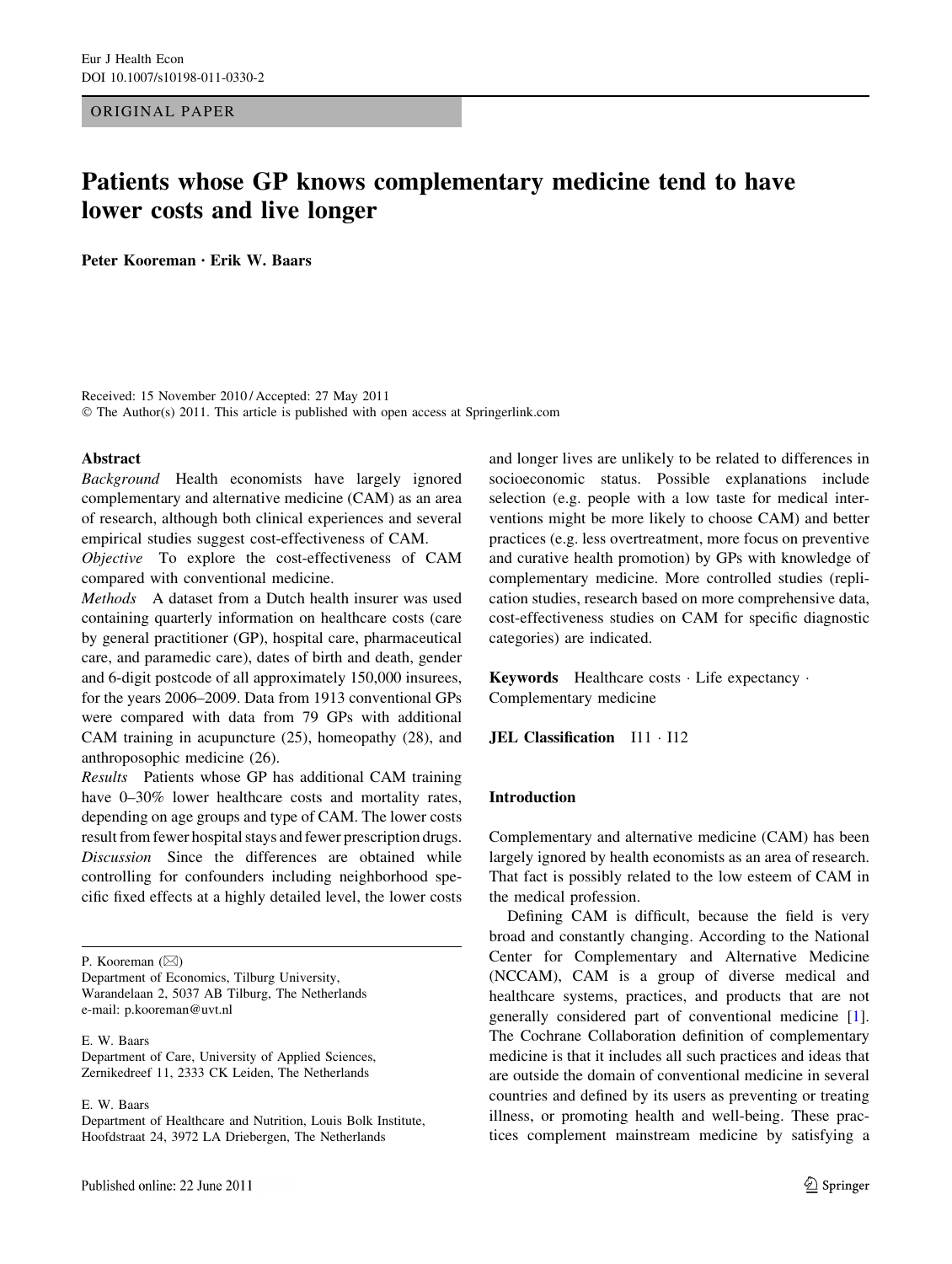Patients around the globe are increasingly embracing CAM as a contributor to health. A recent study by the US National Institute of Health shows that 4 out of 10 Americans used some form of CAM in 2007. Another study on Switzerland reported that almost 11% of the population had used one of five CAM streams (anthroposophic medicine, homeopathy, neural therapy, phytotherapy, and Traditional Chinese Medicine) in 2002. The CAM doctors in that study treated patients that tended to be younger, female, and better educated. These patients also tended to have a favorable attitude toward complementary medicine and to exhibit chronic and more severe forms of disease. The majority of alternative medicine users appear to have chosen CAM mainly because they wish to undergo a certain procedure; additional reasons include desire for more comprehensive treatment and expectation of fewer side effects [[3\]](#page-6-0). In a referendum in Switzerland in 2009, twothirds of the voters were in favor of a wider coverage of CAM by public health insurance. In January 2011, based on the positive outcome of a national referendum, the Swiss authorities decided that five main streams of CAM (anthroposophic medicine, homeopathy, neural therapy, phytotherapy, and Traditional Chinese Medicine) will be covered by the mandatory health insurance for a period of 6 years (2012–2017) [[4\]](#page-7-0).

In many cases, the effectiveness of CAM has not been proven in clinical trials [\[5](#page-7-0)]. However, lack of proof of effectiveness is obviously not the same as proof of ineffectiveness. Clearly, the status of a treatment can change from CAM into conventional medicine once scientific evidence on effectiveness becomes available. Two examples of CAM treatments that have become (more) accepted by conventional medicine are St. John's wort and acupuncture for specific indications. St. John's wort, for more than 90 years used in anthroposophic medicine, has become part of the conventional guidelines for the treatment of depression, based on scientific evidence from randomized controlled trials [\[6](#page-7-0)]. Hopton and McPherson [\[7](#page-7-0)] conclude on the basis of a systematic review of pooled data from meta-analyses that acupuncture is more than a placebo for commonly occurring chronic pain conditions. In addition, in her thesis, van den Berg [[8\]](#page-7-0) recently demonstrated positive effects of acupuncture on obstetric health problems (breech presentation). Also, Servan-Schreiber [[9\]](#page-7-0) presents a series of recent examples of the transition from CAM to conventional medicine in depression treatment. Some of the methods described by Servan-Schreiber have been practiced for centuries, cannot be patented, and are available at low costs. These findings underscore the fact that methods that are considered CAM today could be effective and have a large cost-saving potential.

Anthroposophic medicine, acupuncture, and homeopathy are three main streams of CAM. One of the core features of CAM is its orientation on preventative and curative health promotion as an additional approach to a more conventional fighting disease approach. Anthroposophic medicine is an integrative diagnosis and therapy concept, developed from 1921 onwards and practiced today in over 60 countries. It combines mainstream scientific medicine with Rudolf Steiner's anthroposophy. Anthroposophic medicine considers a human being as a whole entity body, mind, soul, and individuality. It aims to stimulate the self-healing forces of the body, restoring the balance of bodily functions, and strengthening the immune system, rather than primarily relieve the symptoms of disease. Specific anthroposophic approaches include anthroposophic medicinal products, massage therapy, art and music therapy, and speech and movement therapies [[10\]](#page-7-0).

Homeopathy is a form of alternative medicine, first proposed by the German physician Samuel Hahnemann in 1796, that attempts to treat patients with heavily diluted substances. These substances that cause certain symptoms in healthy individuals are given as the treatment for patients exhibiting similar symptoms. The appropriate homeopathic medicinal product aims to stimulate the body's inherent forces of self-recovery [[11\]](#page-7-0).

Acupuncture is one of the main forms of treatment in Traditional Chinese Medicine (TCM). It involves the use of sharp, thin needles that are inserted in the body at very specific points. This process is believed to adjust and alter the body's energy flow into healthier patterns and is used to treat a wide variety of illnesses and health conditions [\[12](#page-7-0)].

In their review, Herman et al. [\[13](#page-7-0)] report that some studies indicate that CAM therapies may be considered cost-effective compared with usual care for various conditions: acupuncture for migraine, manual therapy for neck pain, spa therapy for Parkinson's, self-administered stress management for cancer patients undergoing chemotherapy, preoperative and postoperative oral nutritional supplementation for lower gastrointestinal tract surgery, biofeedback for patients with 'functional' disorders (e.g., irritable bowel syndrome), and guided imagery, relaxation therapy, and potassium-rich diet for cardiac patients. A systematic review of randomized clinical trials on the use of so-called natural health products shows evidence of cost-effectiveness in relation to postoperative surgery but not with respect to the other conditions assessed [\[14](#page-7-0)]. Studer and Busato [[15\]](#page-7-0) demonstrated that general practitioners who have completed certified additional training in CAM after obtaining their conventional medical degree (GP-CAMs)  $(n = 257)$  compared with general practitioners who have not (GPs)  $(n = 174)$  have equal costs per patient per year, but significantly lower costs per doctor (29%) per year, although GP-CAMs take more time per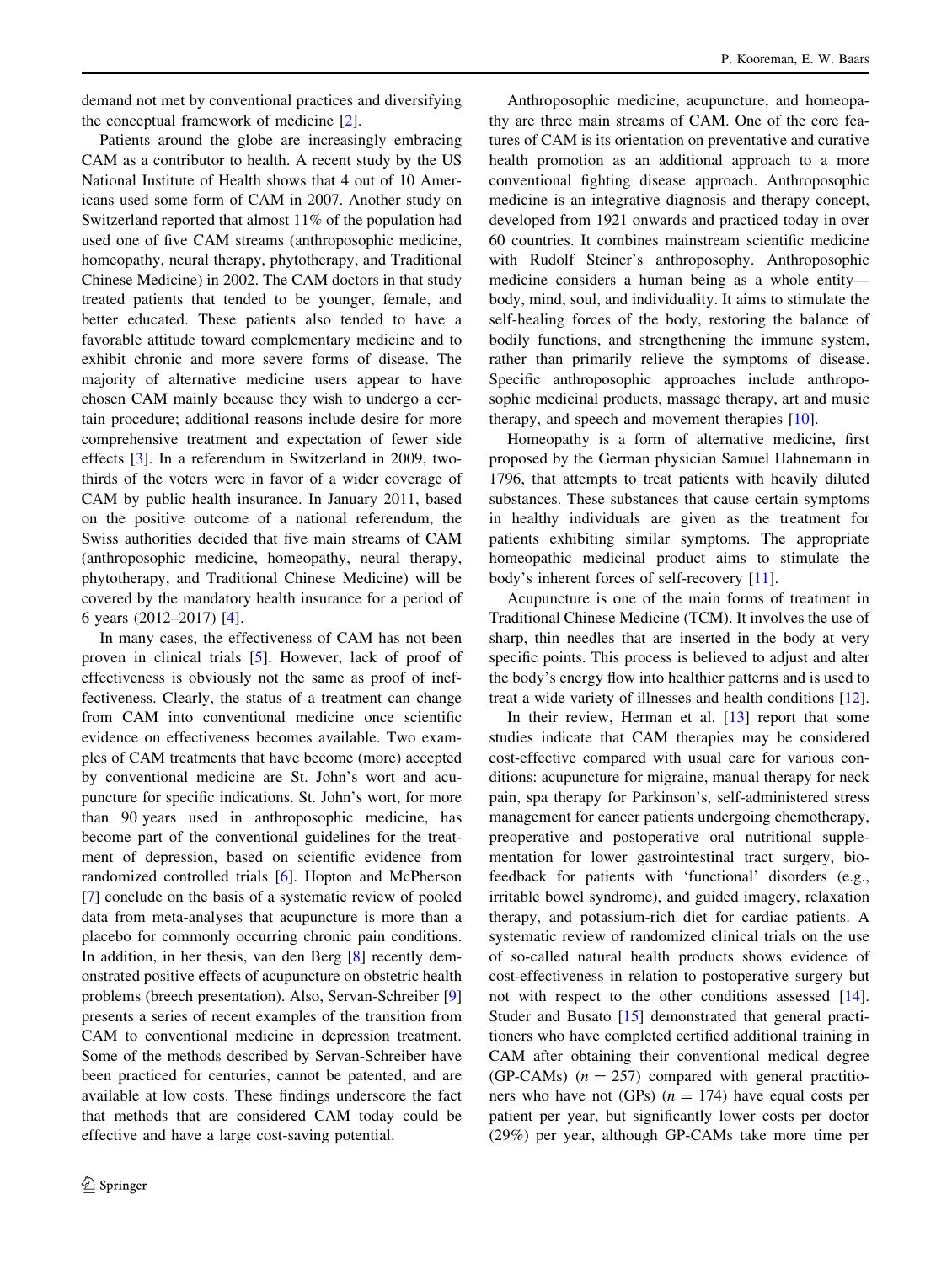patient. A NCCAM study in 2007 demonstrated that CAM costs were 11.2% of total out-of-pocket expenditures on healthcare in the USA [[16\]](#page-7-0).

GP care varies between European countries in terms of structure, working methods, and responsibilities. In the Netherlands, GPs are the central gatekeepers for reference to the rest of healthcare, like specialists and paramedics. Dutch general practitioners generally receive a quarterly fixed fee per patient plus a fee-for-service per consultation and per drug prescription. There is no difference between the financial incentives faced by GPs and GP-CAMs. In the Netherlands, purchasing basic health insurance is mandatory for all citizens. In addition, citizens are free to purchase supplementary insurance.

Since there is a lack of cost-effectiveness data of CAM in the Netherlands, in this paper, we compare the performance of general practitioners who have completed certified additional training in CAM after obtaining their conventional medical degree (GP-CAMs) with general practitioners who have not (GPs). More specifically, we consider GP-CAMs with additional training in anthroposophic medicine, homeopathy, or acupuncture (about 1% of GPs for each of these CAM types).

## Methods

#### Model overview

We analyze costs at the patient level using linear and loglinear regression analysis. While the linear specification is more common, the log-linear specification can be argued to be more appropriate given that costs are nonnegative and cost distributions typically have long tails. Given the large average differences in health and healthcare needs across age groups, the cost analysis has been performed separately for the age groups  $0-24$ ,  $25-49$ ,  $50-74$ , and  $75+$ . In all cost regressions, the explanatory variables are gender, age (linear, within each age category), dummies for each quarter, dummies for anthroposophy, homeopathy, and acupuncture, and 6-digit postal code fixed effects.

Effects on mortality rates are analyzed using a Logit model with fixed effects at the 4-digit insuree postcode level. Given the relatively low proportion of deaths (less than 3% of insurees died during our sampling period), fixed effects at 6-digit insuree level are infeasible. To check for robustness against functional form specification, we also analyze mortality using fixed effects linear probability models.

Dataset on healthcare costs and demographics

A dataset from health insurer Azivo, active primarily in the city of Hague and its wider vicinity, was used for the

analyses. Azivo is a former Ziekenfonds (sick fund) founded in 1895. It merged with health insurer Menzis in 2008 but keeps operating as ''Azivo'' in the Hague region. Its share in the market for basic and supplementary health insurance in this region is about one quarter.

The dataset contains quarterly information on the healthcare costs of all Azivo insurees for the years 2006 up to 2009. In addition, it contains the date of birth of the insuree, date of death (if applicable), gender, and 6-digit postcode of the insuree's residence. For each insureequarter combination, information on the costs of four different types of care is available: care by GP, hospital care, pharmaceutical care, and paramedic care (like physical therapy). The dataset does not contain information on the supplementary insurance *status* of insures; the cost information is the sum of expenses covered by both the basic and (if applicable) supplementary health insurance.

#### General practitioners

The dataset also contains the names and addresses of the general practitioners who have patients who are insured by Azivo, which allows us to distinguish between conventional GPs and GP-CAMs. We defined a general practitioner as anthroposophic GP-CAM if his or her name appears in the list of general practitioners with additional training in anthroposophic medicine as provided by their professional association [\[17](#page-7-0)]. GP-CAMs with homeopathy [\[18](#page-7-0)] and GP-CAMs with acupuncture [[19\]](#page-7-0) are defined similarly.

#### Statistical analyses

Significance of coefficients is tested using  $t$  tests, with clustering of standard errors at the level of the insuree. Calculations were made using StataSE 10.0.

#### Results

#### Patient demographics

The dataset contained information on 151,952 insurees with a mean age of 38.4 (SD = 22.6); 53% are women. These patients live in 21,902 different 6-digit postal codes.

#### General practitioners

The dataset contained information from 1992 GPs: 1913 conventional GPs and 79 complementary GPs (GP-CAM) (anthroposophy: 26, homeopathy: 28, acupuncture: 25). The number of patients insured with Azivo is highly unevenly distributed across GPs. For example, 5 out the 26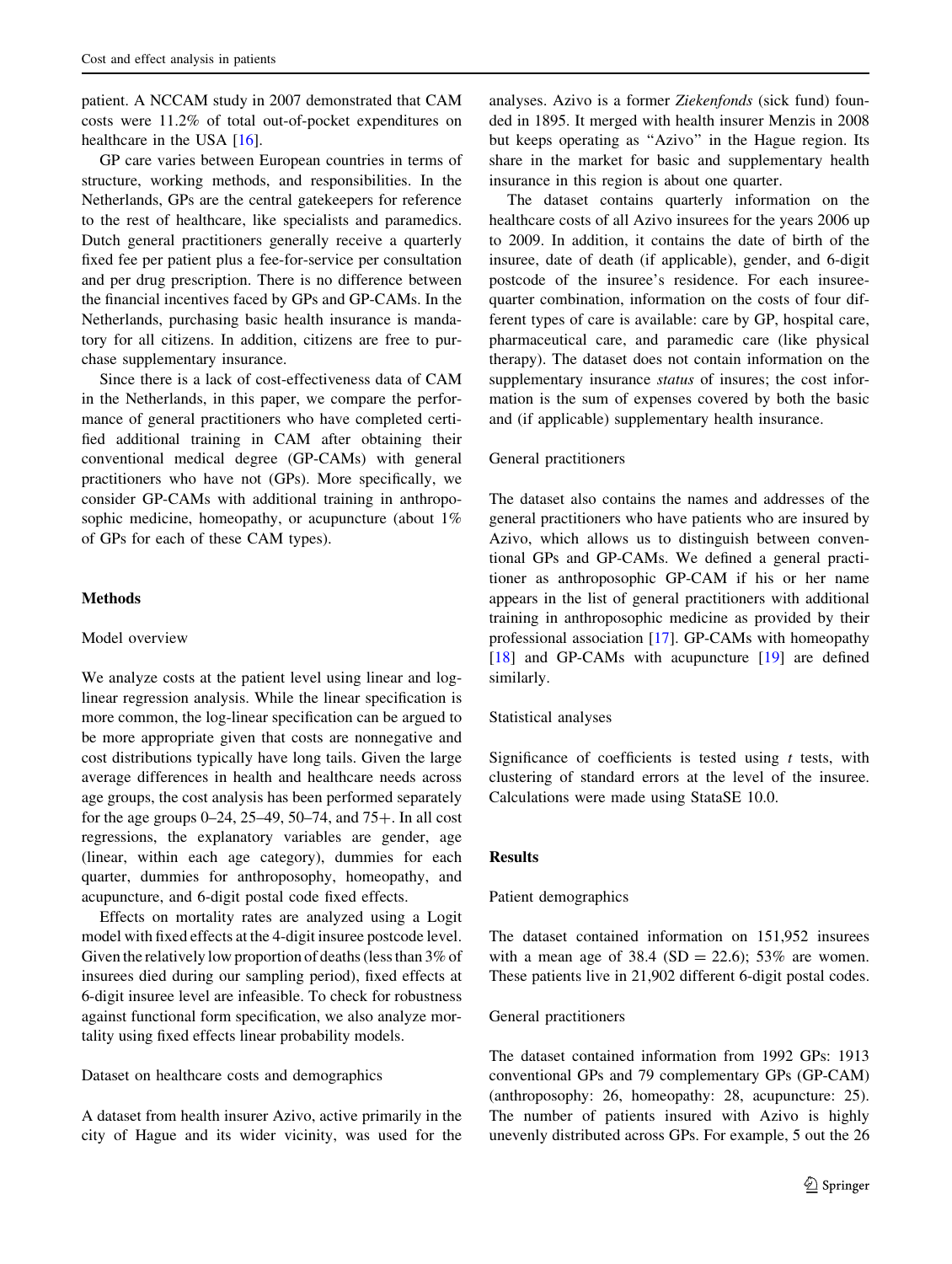anthroposophic GPs in the dataset account for more than 95% of the claims by patients with anthroposophic GP. This is because Azivo has a relatively large market share (about one quarter) in the Hague region and a very low market share in most other regions. The average number of Azivo patients with these 5 anthroposophic GPs is about 570. The corresponding figures for the other GP types are 850 (conventional), 150 (homeopathy), and 360 (acupuncture). The differences can be due to variations in the size of the total practice as well as in variations in Azivo's market share across the four groups of patients.

#### Healthcare costs

The costs of patients with a GP-CAM are 7% lower compared with conventional GPs, which amounts to 140 Euros per patient annually. However, this difference in raw means of total costs is significant only for anthroposophic GP-CAMs. The lower total costs result from lower hospital and pharmaceutical costs. Patients with a GP-CAM have slightly higher costs for paramedic care, but this difference is small. When the costs are compared by age group, in absolute terms, the differences are particularly

Table 1 Descriptive statistics on patients with GPs and GP-CAMs

large for patients aged 75 and above with an anthroposophic GP-CAM (1,000 Euros on an annual basis) (Table [2\)](#page-4-0).

The analyses also demonstrate large demographic differences between patients with a conventional GP versus patients with GP-CAMs (Table 1). GP-CAMs have a larger fraction of female patients than conventional GPs and fewer patients from disadvantaged neighborhoods. Clearly, the cost differences reported in Tables 1 and [2](#page-4-0) are partly due to differences in the demographic composition of the various groups of patients and therefore difficult to interpret.

After controlling for these demographic differences by means of regression analyses, we find that for patients in the age group 25–49 with a GP-CAM with acupuncture, total costs are 66 Euro lower per quarter (Table [3](#page-5-0), left panel). Secondly, for patients aged 75 and above with an anthroposophic GP-CAM, total costs are about 400 Euros lower per quarter. The magnitude of this difference is large, about one-third lower. The separate regressions for the costs components show that these lower costs come from lower hospital and lower pharmaceutical costs. The results for the log-linear specification show a somewhat different

|                                                        | GP              | GP-CAMs              |                   |                    |  |  |
|--------------------------------------------------------|-----------------|----------------------|-------------------|--------------------|--|--|
|                                                        | Conventional GP | GP-CAM anthroposophy | GP-CAM homeopathy | GP-CAM acupuncture |  |  |
| Costs of healthcare                                    |                 |                      |                   |                    |  |  |
| Total                                                  | $515^{\rm a}$   | 479***               | 485               | 480                |  |  |
| GP                                                     | 32              | 33***                | $31***$           | 32                 |  |  |
| Hospital                                               | 266             | $236***$             | 251               | 235**              |  |  |
| Pharmaceutical                                         | 209             | $197*$               | 192               | 206                |  |  |
| Paramedic                                              | 9               | $13***$              | $10**$            | $8*$               |  |  |
| Incidence of costs of healthcare $(0/1)$ (per quarter) |                 |                      |                   |                    |  |  |
| GP                                                     |                 | 1                    | 1                 | 1                  |  |  |
| Hospital                                               | 0.29            | $0.28***$            | $0.26***$         | 0.30               |  |  |
| Pharmaceutical                                         | 0.68            | $0.67***$            | $0.62***$         | $0.65***$          |  |  |
| Paramedic                                              | 0.04            | $0.06***$            | $0.04**$          | $0.04**$           |  |  |
| Hosp., Pharma, and/or Paramedic                        | 0.72            | $0.71*$              | $0.66***$         | $0.69***$          |  |  |
| Mortality                                              | 0.026           | 0.021                | $0.038**$         | 0.025              |  |  |
| Insuree characteristics                                |                 |                      |                   |                    |  |  |
| Female (fraction)                                      | 0.53            | $0.57***$            | $0.56***$         | $0.54***$          |  |  |
| Birth year (average)                                   | 1969            | $1970***$            | $1965***$         | 1966***            |  |  |
| Disadvantaged neighborhood (fraction) <sup>b</sup>     | 0.22            | $0.09***$            | $0.07***$         | $0.04***$          |  |  |
| Number of Azivo insurees                               | 151,952         | 3,271                | 1,181             | 1,470              |  |  |
| Number of GPs                                          | 1,913           | 26                   | 28                | 25                 |  |  |

\*\*\*, \*\*, \* indicate a statistically significant difference with conventional GP at the 1, 5, and 10% level, respectively

<sup>a</sup> Costs of healthcare are in Euros per quarter

<sup>b</sup> Based on a government list of most disadvantaged neighborhoods in the Netherlands ("Vogelaar-wijken"). These neighborhoods are uniquely identified by their 4-digit postal code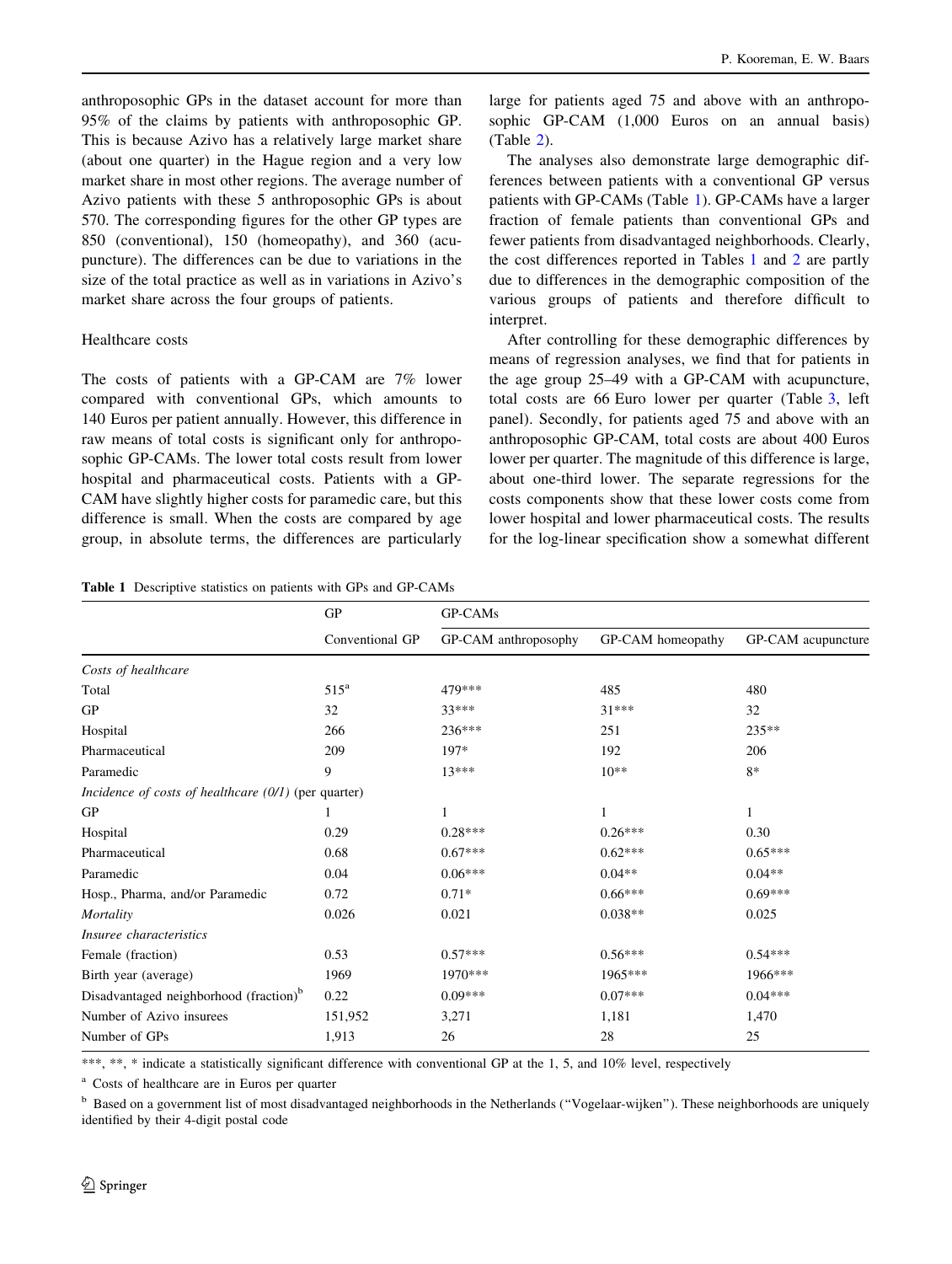<span id="page-4-0"></span>

|  |  | Table 2 Costs of healthcare; by type of GP and insuree age category |  |  |  |  |  |  |
|--|--|---------------------------------------------------------------------|--|--|--|--|--|--|
|--|--|---------------------------------------------------------------------|--|--|--|--|--|--|

|                                         | GPs                | GP-CAMs              |                   |                    |  |
|-----------------------------------------|--------------------|----------------------|-------------------|--------------------|--|
| Costs of healthcare (euros per quarter) | Conventional GP    | GP-CAM anthroposophy | GP-CAM homeopathy | GP-CAM acupuncture |  |
| Age 0-24                                |                    |                      |                   |                    |  |
| Total                                   | $215^{\mathrm{a}}$ | 190                  | 275               | 191                |  |
| GP                                      | 26                 | 26                   | 24***             | 25                 |  |
| Hospital                                | 103                | 85*                  | $153**$           | 96                 |  |
| Pharmaceutical                          | 77                 | 69                   | $88\,$            | 62                 |  |
| Paramedic                               | 8                  | $11***$              | 10                | 8                  |  |
| Age 25-49                               |                    |                      |                   |                    |  |
| Total                                   | 372                | $418***$             | 286**             | 296***             |  |
| GP                                      | 28                 | $31***$              | $25***$           | $26***$            |  |
| Hospital                                | 186                | 201                  | 156               | $146**$            |  |
| Pharmaceutical                          | 155                | 180***               | $103***$          | $122**$            |  |
| Paramedic                               | 4                  | $7***$               | 3                 | $1***$             |  |
| Age 50-74                               |                    |                      |                   |                    |  |
| Total                                   | 824                | 752**                | 614***            | 687***             |  |
| ${\bf G}{\bf P}$                        | 37                 | 39***                | 35***             | 35***              |  |
| Hospital                                | 432                | 382**                | 270***            | 324***             |  |
| Pharmaceutical                          | 342                | 311**                | 294*              | 317                |  |
| Paramedic                               | 12                 | $19***$              | $14*$             | 11                 |  |
| Age 75+                                 |                    |                      |                   |                    |  |
| Total                                   | 1,337              | 1,088**              | 1,309             | 1,139*             |  |
| GP                                      | 57                 | 57                   | 59                | 56                 |  |
| Hospital                                | 727                | 576**                | 820               | 595                |  |
| Pharmaceutical                          | 527                | 426**                | 403*              | 466                |  |
| Paramedic                               | 27                 | 30                   | $27\,$            | 21                 |  |

\*\*\*, \*\*, \* indicate a statistically significant difference with conventional GP at the 1, 5, and 10% level, respectively

<sup>a</sup> Costs of healthcare are in Euros per quarter

pattern. Homeopathic GP-CAMs have about 15% lower costs in all three age categories below age 75. The lower costs for patients aged 25–49 who have a GP-CAM with acupuncture are found again for the log-linear specification.

It is important to note that 6-digit postal codes in the Netherlands are highly detailed, representing 16 households on average. Within such a code, households are highly homogeneous in terms of socioeconomic status. Given that we have controlled for 6-digit postal codes in the regressions, the results are unlikely to be due to differences in socioeconomic status.

#### Health status

In the present dataset, the only information available on health outcomes is mortality in the years 2006 up to and including 2009. For the population of insurees in our data, the mortality rate was approximately 3%. After controlling for demographics (including age) and 4-digit postal codes, we find that patients with a GP-CAM have significantly lower mortality rates (Table [4](#page-6-0)). For all three types of CAM, the effect is significant for some specifications, but not for all specifications. The magnitude of the effect again varies between 0 and 30%.

# Discussion

There are four types of explanations for the differences reported in the previous section. First, the differences could be due to selection on unobservables in patients' GP choice. For example, patients who are healthier and more health-conscious or patients with a strong preference to minimize exposure to medical interventions might be more likely to choose a GP-CAM. In both cases, costs will be lower due to lower demand for healthcare. A standard approach to control for selection on unobservables is to use instrumental variables. A potential instrumental variable (IV) in this case is the distance between a patient's home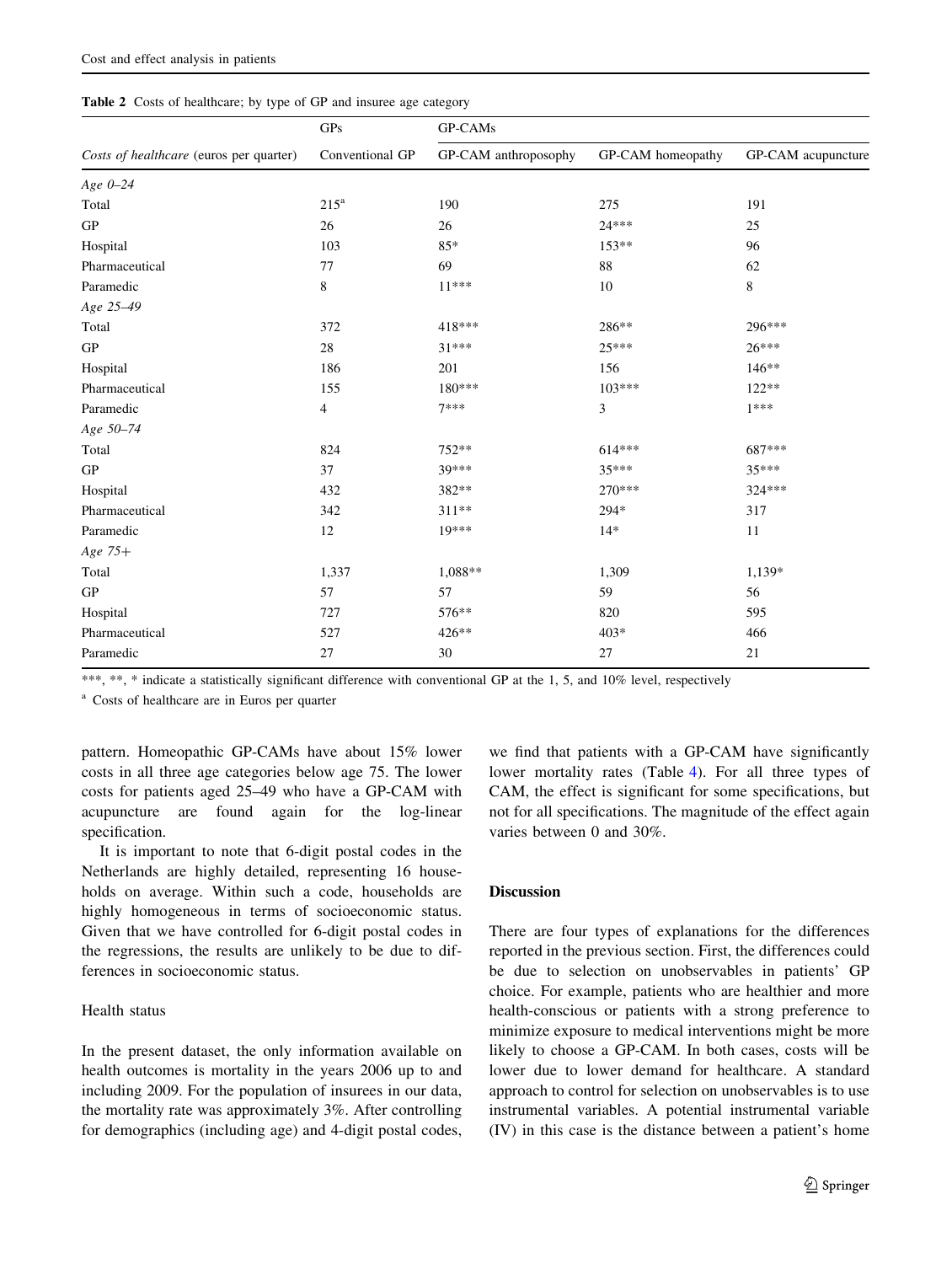<span id="page-5-0"></span>Table 3 Effects of complementary care on costs per insuree age category

|                | Linear                                       |                                 |                                  | Log-linear                                   |                                 |                                  |
|----------------|----------------------------------------------|---------------------------------|----------------------------------|----------------------------------------------|---------------------------------|----------------------------------|
|                | Dummy for GP-<br><b>CAM</b><br>anthroposophy | Dummy for GP-<br>CAM homeopathy | Dummy for GP-<br>CAM acupuncture | Dummy for GP-<br><b>CAM</b><br>anthroposophy | Dummy for GP-<br>CAM homeopathy | Dummy for GP-<br>CAM acupuncture |
| Age $0-24$     |                                              |                                 |                                  |                                              |                                 |                                  |
| Total          | $6^{\rm a}$                                  | 100                             | $-32$                            | 0.016                                        | $-0.138**$                      | $-0.052$                         |
| GP             | 1                                            | $-2*$                           | $\mathbf{1}$                     | 0.015                                        | $-0.043*$                       | 0.019                            |
| Hospital       | 3                                            | 76                              | $-5$                             | 0.064                                        | $-0.153*$                       | $-0.034$                         |
| Pharmaceutical | $\overline{1}$                               | 25                              | $-27$                            | $-0.078*$                                    | $-0.250***$                     | $-0.108$                         |
| Paramedic      | 2                                            | $\mathbf{0}$                    | $-1$                             | 0.048                                        | $-0.006$                        | $-0.008$                         |
| Age 25-49      |                                              |                                 |                                  |                                              |                                 |                                  |
| Total          | 14                                           | $-50$                           | $-66*$                           | 0.022                                        | $-0.160**$                      | $-0.106**$                       |
| <b>GP</b>      | $2***$                                       | $-3***$                         | $\overline{0}$                   | $0.030**$                                    | $-0.045**$                      | $-0.004$                         |
| Hospital       | 3                                            | $\overline{4}$                  | $-47**$                          | 0.008                                        | $-0.161**$                      | $-0.135**$                       |
| Pharmaceutical | 8                                            | $-51**$                         | $-17$                            | $-0.035$                                     | $-0.365***$                     | $-0.136*$                        |
| Paramedic      | $\mathbf{1}$                                 | $-1$                            | $-2***$                          | 0.032                                        | $-0.029$                        | $-0.060***$                      |
| Age 50-74      |                                              |                                 |                                  |                                              |                                 |                                  |
| Total          | 63                                           | $-48$                           | $-2$                             | $-0.030$                                     | $-0.153**$                      | $-0.084$                         |
| <b>GP</b>      | 4***                                         | $\overline{0}$                  | $\mathbf{0}$                     | $0.040*$                                     | $-0.001$                        | 0.017                            |
| Hospital       | 60                                           | $-121$                          | $-64$                            | 0.032                                        | $-0.145$                        | $-0.073$                         |
| Pharmaceutical | $-7$                                         | 69                              | 61                               | $-0.204***$                                  | $-0.352***$                     | $-0.162$                         |
| Paramedic      | $6*$                                         | 4                               | $\mathbf{1}$                     | 0.080                                        | 0.016                           | $-0.009$                         |
| Age $75+$      |                                              |                                 |                                  |                                              |                                 |                                  |
| Total          | $-405**$                                     | 81                              | 214                              | $-0.130$                                     | 0.077                           | 0.184                            |
| <b>GP</b>      | $-2$                                         | 6                               | 7                                | $-0.030$                                     | 0.058                           | 0.111                            |
| Hospital       | $-263**$                                     | 52                              | 87                               | $-0.029$                                     | 0.069                           | 0.171                            |
| Pharmaceutical | $-125*$                                      | 31                              | 127                              | $-0.169$                                     | 0.048                           | 0.196                            |
| Paramedic      | $-15$                                        | $-8$                            | $-7$                             | $-0.106$                                     | $-0.085$                        | 0.034                            |

\*\*\*, \*\*, \* indicate a statistically significant difference with conventional GP at the 1, 5, and 10% level, respectively

<sup>a</sup> Costs of healthcare are in Euros per quarter. Each row is based on two regressions with either costs (left panel) or the natural logarithm of costs (right panel) as the dependent variable. Explanatory variables are gender, age (linear, within each age category), dummies for each quarter, dummies for anthroposophy, homeopathy, and acupuncture; the table reports the coefficients on the latter dummies. All regressions control for 6-digit insuree postcode fixed effects; standard errors clustered at the insuree level

and the various GPs. However, the distance measures would be perfectly correlated with the 6-digit postal code dummies. As a consequence, this IV would only work if we would control for less detailed neighborhood information, like 4-digit postal codes. However, since socioeconomic differences within a 4-digit postal code are typically large, this would not be a credible approach for identifying a causal effect of CAM on costs.

Second, the results could be due to undertreatment by GP-CAMs. In the present dataset, we were only able to analyze mortality and found that patients with a GP-CAM tend to have lower mortality rates. A number of studies have reported that patients seeking anthroposophic or homeopathic care have longer lasting and more severe health problems than patients in conventional care. At the same time, these patients report fewer adverse side effects of treatments and higher patient satisfaction (e.g., [\[20](#page-7-0), [21](#page-7-0)). These findings combined with the results in this study provide some indication that undertreatment by GP-CAMs is unlikely. Firmer conclusions require more data on outcomes.

Thirdly, the results could be due to better practices of CAM due to a stronger focus on preventive and curative health promotion and less overtreatment. For example, a GP-CAM might try a low-cost CAM treatment first. As mentioned, the primary professional orientation of CAM doctors is to strengthen the self-healing capacity of the body and the self-management of the patient. This approach is associated with prescribing fewer conventional pharmaceuticals, tests, and operations.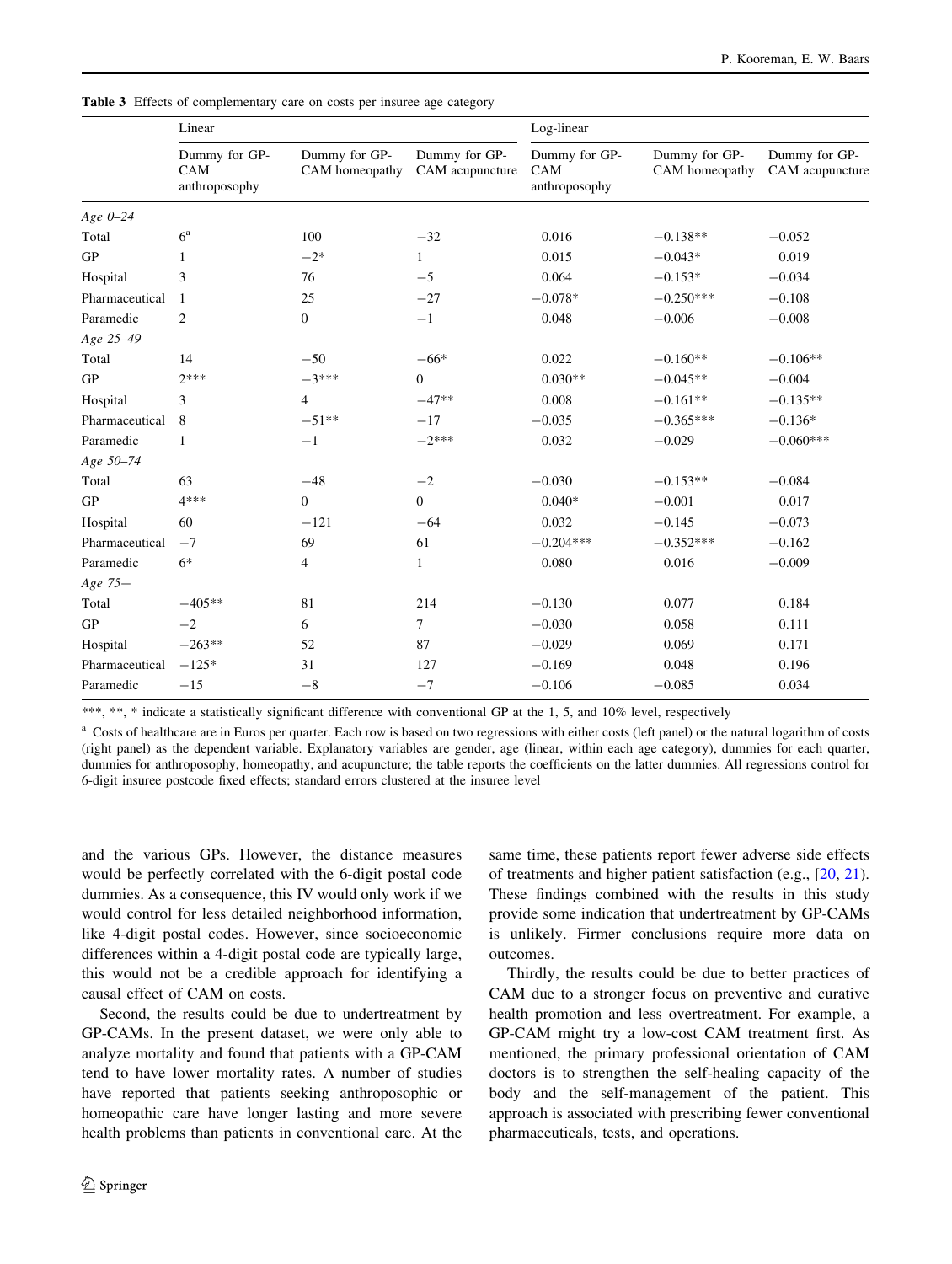<span id="page-6-0"></span>

|                          | Dummy for<br>GP-CAM<br>anthroposophy | Dummy for<br>GP-CAM<br>homeopathy | Dummy for<br>GP-CAM<br>acupuncture | Combined    |
|--------------------------|--------------------------------------|-----------------------------------|------------------------------------|-------------|
| Logit with fixed effects | 0.031                                | $-0.198$                          | $-0.333*$                          | $-0.128$    |
| LPM with fixed effects   | $-0.005*$                            | $-0.004$                          | $-0.009**$                         | $-0.006***$ |
| Women                    |                                      |                                   |                                    |             |
| Logit with fixed effects | 0.034                                | 0.010                             | $-0.203$                           | $-0.031$    |
| LPM with fixed effects   | $-0.007*$                            | 0.004                             | $-0.008$                           | $-0.005*$   |
| Men                      |                                      |                                   |                                    |             |
| Logit with fixed effects | 0.020                                | $-0.627*$                         | $-0.493$                           | $-0.291*$   |
| LPM with fixed effects   | $-0.003$                             | $-0.014$                          | $-0.013**$                         | $-0.008**$  |

Dependent variable: death in 2006, 2007, 2008, or 2009

The table is based on models with the following explanatory variables: gender, age, dummies for anthroposophy, homeopathy, and acupuncture (dummy for complementary in the last column); the table reports the coefficients on the latter dummies

LPM regression controls for 4-digit insuree postcode fixed effects

\*\*\*, \*\*, \* indicate a statistical significance at the 1, 5, and 10% level, respectively

Fourthly, the lower costs could be related to the fact that patients interested in CAM might have higher out-ofpocket expenses since CAM is not included in the basic health insurance package. On the other hand, patients interested in CAM are more likely to buy supplementary insurance that covers CAM. This would imply that the marginal out-of-pocket expenses for these insurees are lower than for insurees with a conventional GP, leading to more consumption of healthcare (recall that the Azivo data contain costs covered by basic health insurance plus costs covered by optional supplementary health insurance). Yet, we find that the costs of patients with a GP-CAM are lower. Clarifying the role of out-of-pocket expenses is an empirical issue that requires additional data.

Several studies that compare the health status of patients treated in CAM and in conventional medicine in primary care settings find that patients treated in CAM practices suffer more often from severe and chronic illnesses (e.g., [\[20](#page-7-0), [21](#page-7-0)]). This suggests that if we could control for severity and chronicity of illnesses (with additional data), the estimated cost differences might be larger.

Another result of this study is that GP-CAMs have a larger fraction of female patients than conventional GPs and fewer patients from disadvantaged neighborhoods. Similar findings have been reported for the US [[22\]](#page-7-0) and for Switzerland [[20](#page-7-0)].

The major limitations of this study concern the limited dataset. First of all, the dataset is from only one insurer in one specific Dutch region, and the data reflect the behavior of only a small number of GPs with additional training in CAM. This challenges the generalizability of the results. Secondly, the dataset does not cover all the information needed to perform an optimal comparison of costeffectiveness. Missing information includes costs distinguished by basic and supplementary insurance, out-ofpocket expenses, morbidity, work absence, subjective health, and patient satisfaction.

Consequently, a large number of issues remain for future research. We mention three of them specifically. First, replication studies based on similar datasets are needed to confirm the present results. Secondly, further research is needed to determine to what extent selection on unobservables and causal effects explain the lower costs and lower mortality rates of patients with a GP-CAM. Thirdly, more research is needed with regard to the cost-effectiveness of CAM for specific diagnostic categories.

Acknowledgments We thank health insurance company Azivo, for providing the data, and Paul de Beer, Katie Carman, Patrick Hullegie, Tiemen Woutersen, as well as three anonymous referees for helpful comments.

Open Access This article is distributed under the terms of the Creative Commons Attribution Noncommercial License which permits any noncommercial use, distribution, and reproduction in any medium, provided the original author(s) and source are credited.

#### References

- 1. <http://nccam.nih.gov/health/whatiscam/>
- 2. Manheimer, B., Berman, B: Cochrane complementary medicine field, about the Cochrane Collaboration (Fields) 2008, Issue 2. Available at: [http://www.mrw.interscience.wiley.com/cochrane/](http://www.mrw.interscience.wiley.com/cochrane/clabout/articles/CE000052/frame.html) [clabout/articles/CE000052/frame.html](http://www.mrw.interscience.wiley.com/cochrane/clabout/articles/CE000052/frame.html) [Accessed 13th May 2009]
- 3. Wapf, V., Busato, A.: Patients' motives for choosing a physician: comparison between conventional and complementary medicine in Swiss primary care. BMC Complementary Altern Med 7(1), 41 (2007)